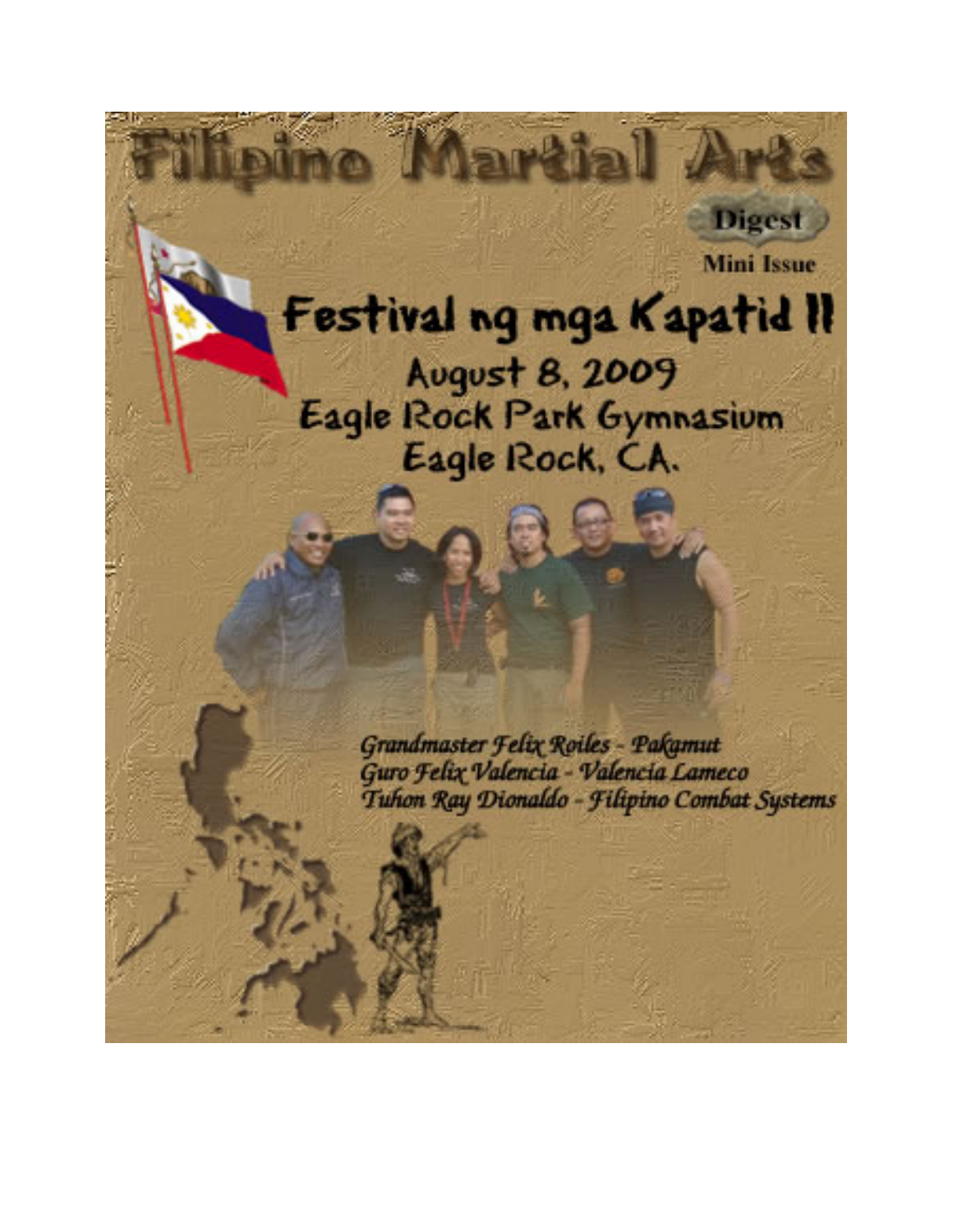**Publisher** 

Steven K. Dowd

## **Contributing Writers**

Rich Verdejo Gigie Alunday Kris Paragas

**Contents [From the Publishers Desk](#page-2-0)  [Festival Ng Mga Kapatid II](#page-3-0)  [Highlights](#page-3-0)  Workshop 1**  [Grandmaster Felix Roiles - Pakamut](#page-6-0)  **Workshop 2**  [Guro Felix Valencia - Valencia Lameco](#page-7-0)  **Workshop 3**  [Tuhon Ray Dionaldo - Filipino Combat Systems](#page-8-0)  **Tournament Rules**  [Bladesport Blade Fighting](#page-11-0)  [Weapons Bout Contact Sparring](#page-14-0)  [Mixed Weapons Sparring](#page-16-0)  **[Tournament Results](#page-18-0)  [Comments](#page-19-0)  [Staff](#page-20-0)**

Filipino Martial Arts Digest is published and distributed by: FMAdigest 1297 Eider Circle Fallon, Nevada 89406 Visit us on the World Wide Web: **[www.fmadigest.com](http://www.fmadigest.com/)**

The FMAdigest is published quarterly. Each issue features practitioners of martial arts and other internal arts of the Philippines. Other features include historical, theoretical and technical articles; reflections, Filipino martial arts, healing arts and other related subjects.

The ideas and opinions expressed in this digest are those of the authors or instructors being interviewed and are not necessarily the views of the publisher or editor.

We solicit comments and/or suggestions. Articles are also welcome.

The authors and publisher of this digest are not responsible for any injury, which may result from following the instructions contained in the digest. Before embarking on any of the physical activates described in the digest, the reader should consult his or her physician for advice regarding their individual suitability for performing such activity.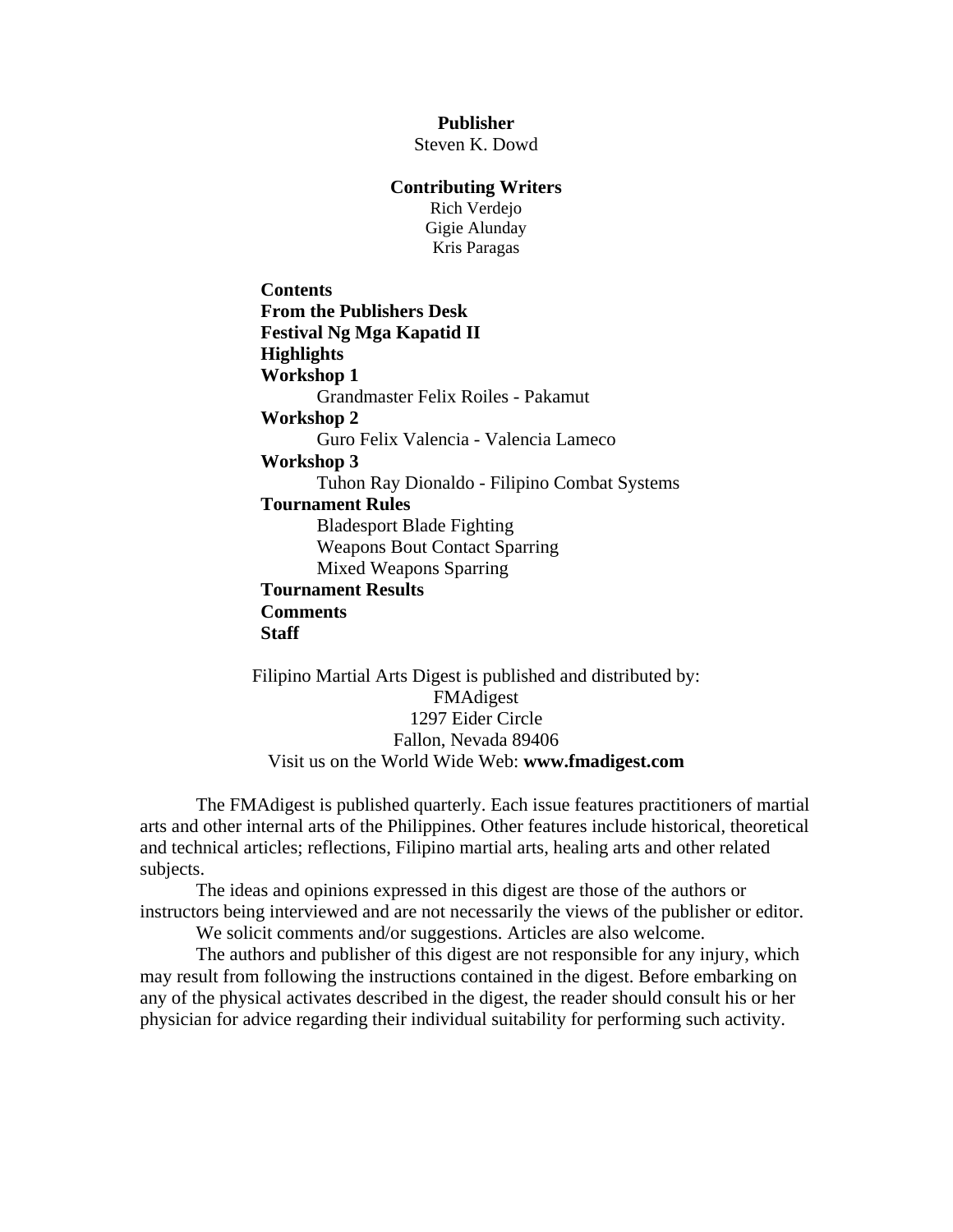# <span id="page-2-0"></span>**From the Publishers Desk**

## **Kumusta**

This year at the Festival Ng Mga Kapatid the instructors were Grandmaster Felix Roiles of Pakamut, Guro Felix of Valencia Lameco, and Tuhon Ray of FCS as last year this was an event that was professional packed with all the knowledge and skills of these 3 Filipino martial arts practitioners.

As with last year competitors were challenged with the Bladesport Blade Fighting and adding to this Guro Roger Agbulos brought Weapons Bout Contact Sparring and Guro Vic Gendrano Jr. brought Mixed Weapons Sparring. This was a well rounded tournament with competition for all and at all levels.

Take a look at some of the action that you missed if you did not have the opportunity to attend - **[Click Here](http://martialmatrix.ning.com/video/video/show?id=2280117%3AVideo%3A67629)** 

One of the goals of dA bEST qUALITY pRODUCTS is to expand the camaraderie among all martial arts and to unite all groups in fellowship and brotherhood.

So sit back and enjoy, and see what you missed or if you were there, let the memories roll in. And an important thought, if the chance comes forth that you can attend the next dA bEST qUALITY pRODUCTS hosted event. Attend and enjoy.

**Maraming Salamat Po**



**[www.dbqproducts.com](http://www.dbqproducts.com/)**

If you missed last year's event you can take a look at what you missed.



**[Download](http://www.fmadigest.com/Issues/mini-issues/2008/Mini-Issue_Festival-Ng-Mga-Kapatid.pdf)**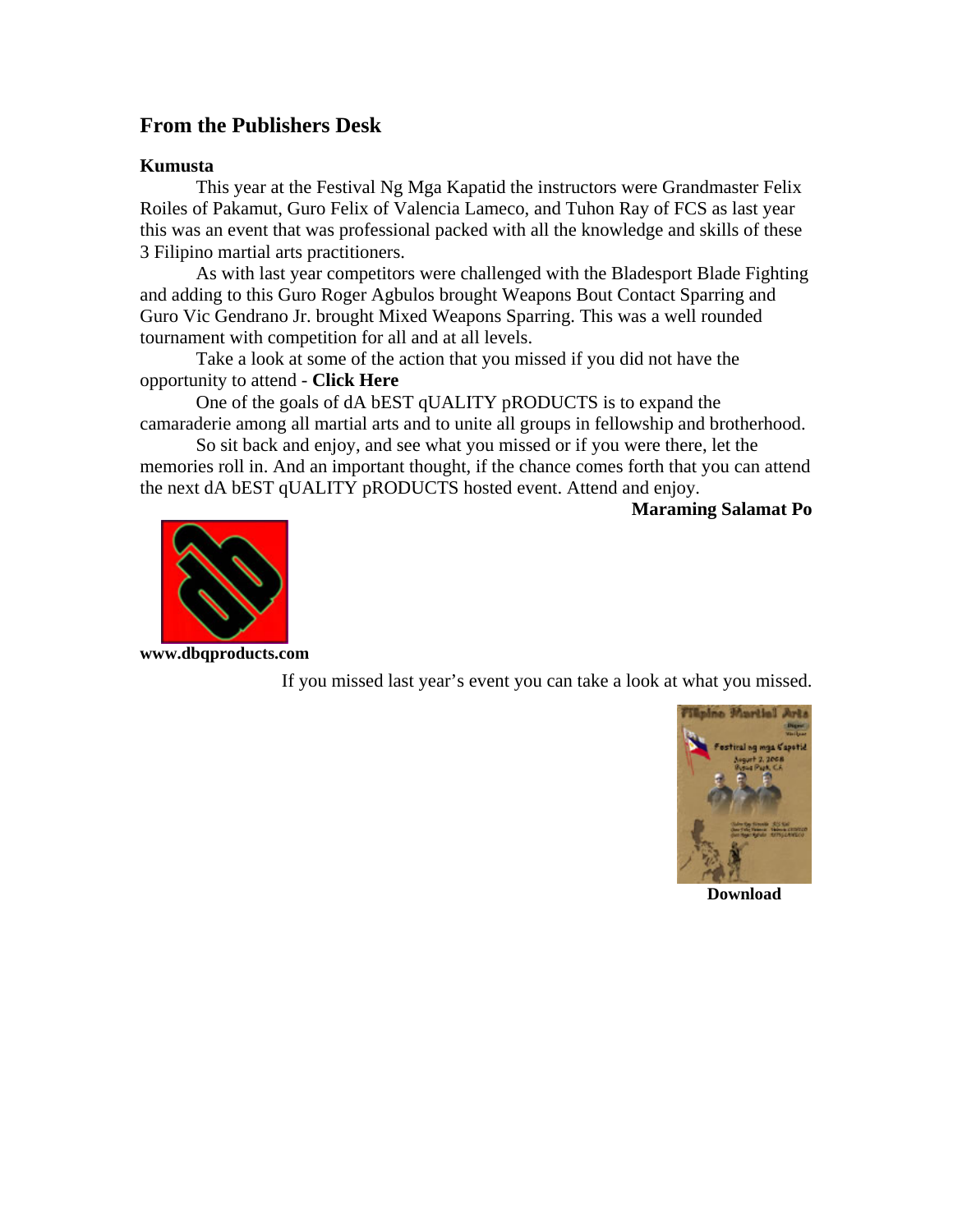# <span id="page-3-0"></span>**Festival Ng Mga Kapatid II**

By Rich Verdejo and Gigie Alunday

This year, Festival Ng Mga Kapatid II was held on August 8, 2009 at the Eagle Rock Park in Eagle Rock, CA. The park is nestled in the hills between the 134 and 2 freeways in Los Angeles and was a picturesque backdrop for the event. dA bEST qUALITY pRODUCTS hosted the successful event.

Festival Ng Mga Kapatid, which translated means Festival of the Brotherhood/Sisterhood, was created to fulfill the needs of Filipino martial arts practitioners to have an event where learning about not only Filipino martial arts and friendly competition are prosperous, but also sharing the Filipino culture with our fellow practitioners and their families. We wanted to create an event that the entire family could enjoy.

The first Festival Ng Kapatid was held August 2, 2008 in Buena Park, CA. and featured workshops from Guro Roger Agbulos, Tuhon Ray Dionaldo, and Guro Felix Valencia. It also featured an introduction to competition with the launch of BladeSport Blade Fighting. We had such a great response from BladeSport that we entertained adding other divisions to the agenda.

We took our success from the first event and began eagerly planning for the second year. The three main objectives for the Festival Ng Mga Kapatid are: 1) Workshops, 2) Competition, and 3) Culture. The call went out to our network of friends and family. Tuhon Ray Dionaldo of Filipino Combat Systems, Grandmaster Felix Roiles of Pakamut, and Guro Felix Valencia of Valencia Lameco enthusiastically answered the call to present workshops at the event.

With regards to the competition, we wanted to offer practitioners a venue to practice their skill and develop their individual styles with the help of other practitioners. With our knowledge and over 17 years experience in various open martial arts tournament circuit, we knew what it was required to make the event a success.

Once again we went to practitioners to find what they wanted to see in competition and our friends Guro Roger Agbulos and Guro Vic Gendrano, Jr. provided assistance. Guro Roger introduced Weapons Bout Contact Sparring while Guro Vic launched Mixed Weapons Sparring. Along with BladeSport Blade Fighting, which was led by Rich Verdejo and Gigie Alunday, these divisions encompassed the tournament side of the event. Overall, it was the makings of another great event!

## **Festival ng mga Kapatid II - Highlights**

It was August 8, 2009 and it marked the date for the 2nd Annual Festival Ng Mga Kapatid. This year, the venue changed from Buena Park, to the stage at Eagle Rock Park in Eagle Rock, CA. Over 100 competitors, volunteers, and spectators gathered for the event. As the day began, participants gathered at registration all eager for the day's festivities. Competitors and workshop participants traveled from all over California and even Texas to attend the event!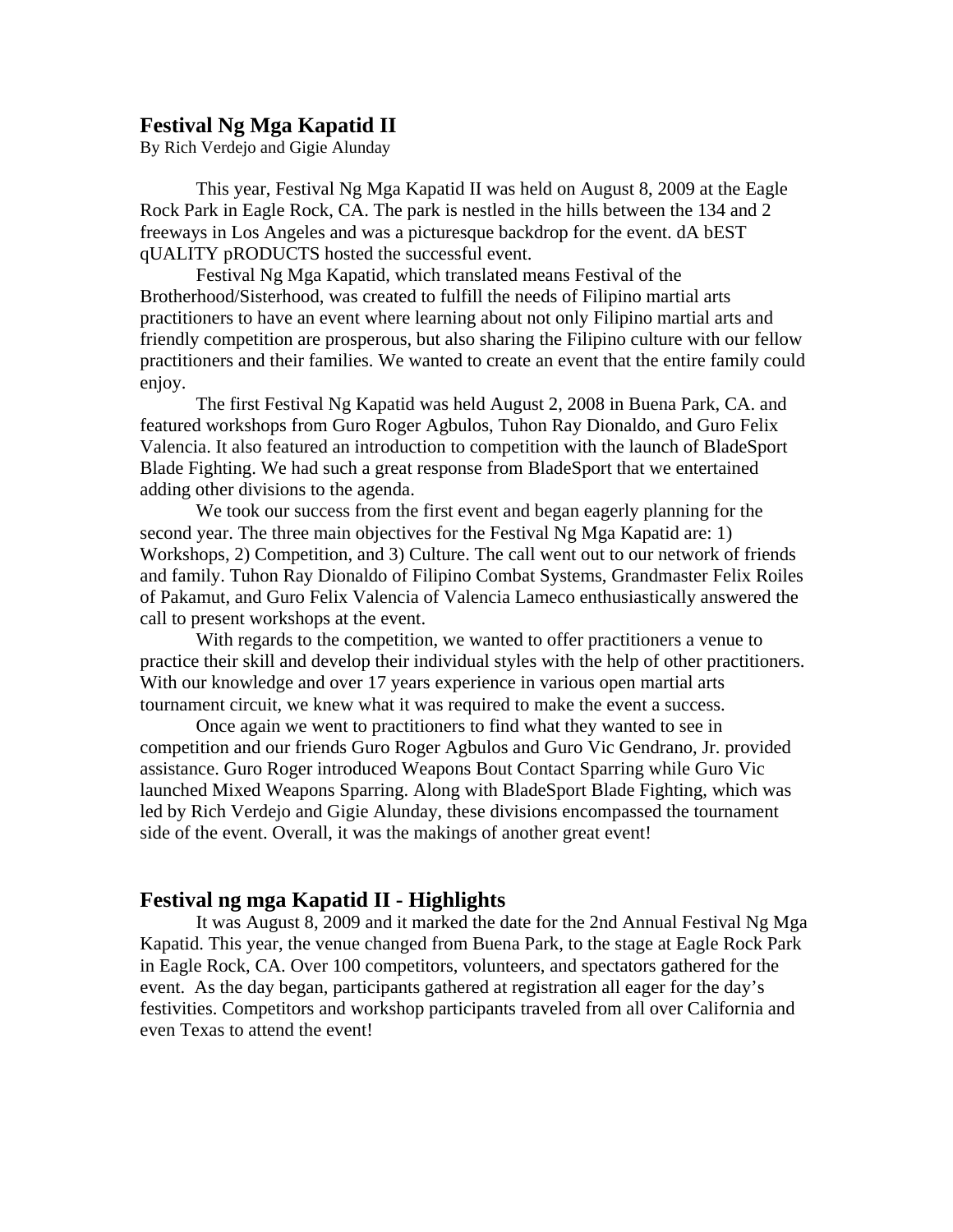

The promoters of the event, Rich Verdejo and Gigie Alunday of FCS and dA bEST qUALITY pRODUCTS got the day underway by giving a warm welcome to all the participants and expressed their gratitude for everyone's continued support at their events. The line-up and schedule for the day featured workshops from Grandmaster Felix Roiles of Pakamut, Guro Felix Valencia of Valencia Lameco, and Tuhon Ray Dionaldo of Filipino Combat Systems. With his busy travel schedule, we were fortunate that Tuhon Ray was able to take time from his busy schedule to travel from Florida to attend our humble event.

After the workshops, we began the tournament games! The kids divisions took the stage first and competed in BladeSport, Weapons Bout Contact Sparring, and Mixed Weapons Sparring. Watching the kids division was inspiring as they demonstrated their skills and showed great fighting spirit and impeccable sportsmanship throughout their divisions. It was a great tribute to their respective instructors to witness the developing skills of these young warriors.



The adult divisions had a hard act to follow as the kids set the energy bar high! BladeSport divisions commenced with Rich Verdejo and Gigie Alunday taking charge and the stage was divided between the beginners and advanced divisions. The adults matched the energy from the kids divisions and kept the competitive spirit running on overdrive throughout the day! The judges and ringside support kept the divisions moving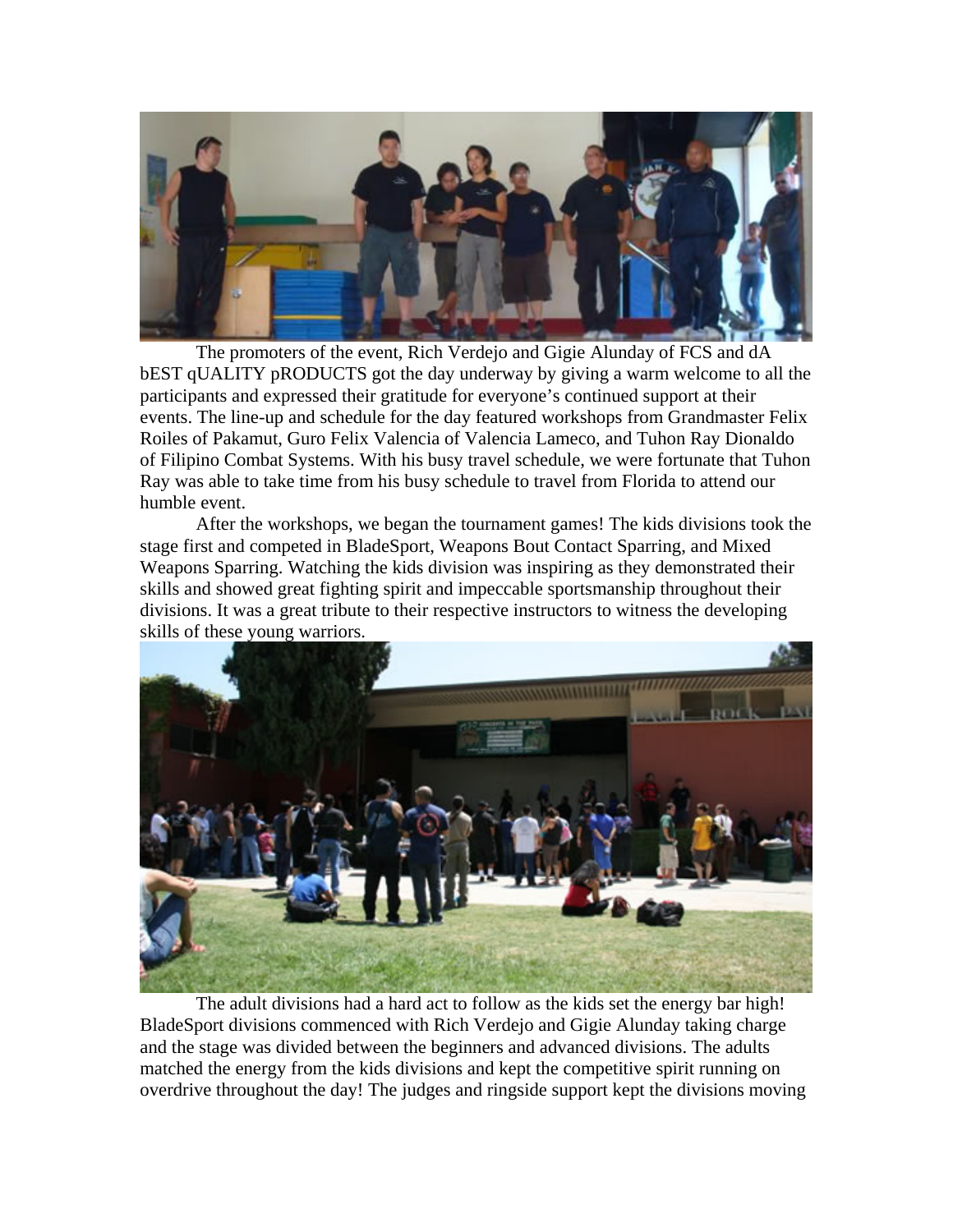swiftly and efficiently. Following BladeSport was Weapons Based Contact Sparring (Stick Fighting) which was led by the expertise of Guro Roger Agbulos and featured both padded stick and live stick divisions.

Guro Roger with his knack for humor continued to keep the energy running on overdrive. With fatigue setting in on competitors, this was no easy feat. Despite the aching muscles, the competitors dug deep in their training to block out any signs of fatigue.

incredible and a great way to end the day!



Guro Roger Agbulos (left)

To close our games was the inauguration of Mixed Weapons sparring where the competitors had the best out of 3 rounds to outwit their opponent with a choice of weapon combinations which included: 1) Single Sword, 2) Double Sword, or 3) Shield and Sword. Watching the competitors' tactics in their weapon choices among the rounds was



**L-R**: Grandmaster Felix Roiles, Tuhon Ray Dionaldo, Gigie Alunday, Rich Verdejo, Guro Felix Valencia, Guro Roger Agbulos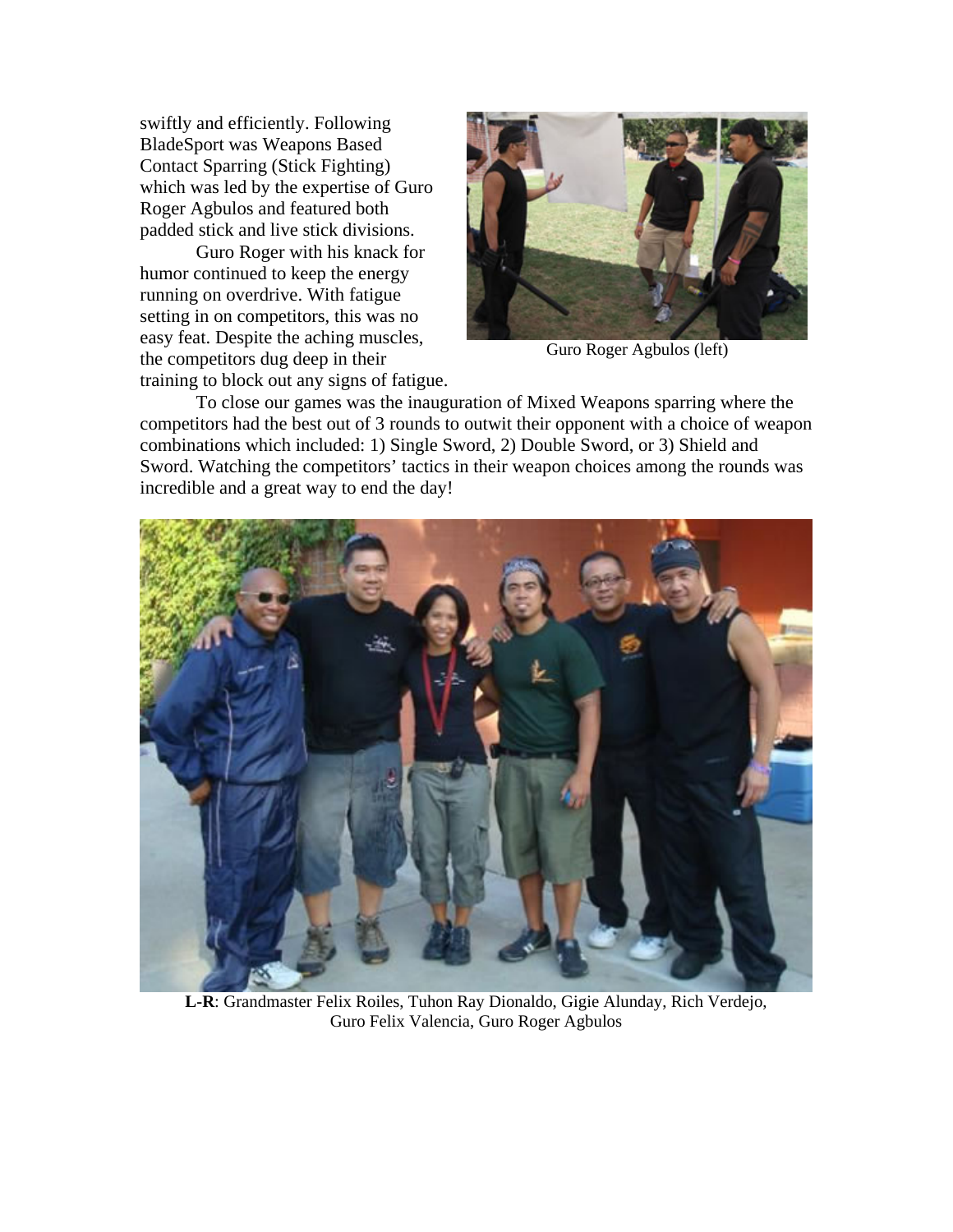# <span id="page-6-0"></span>**Workshop 1 Grandmaster Felix Roiles - Pakamut**  By Kris Paragas

Grandmaster Felix Roiles did a morning workshop at the Festival Ng Mga Kapatid event held last August 8, 2008 at Eagle Rock park, California. In the beginning of the workshop, Grandmaster explained the three basic ranges of Pakamut (Long range, Medium range, and Close range). He explained that in the long range, your one and only target is your opponent's weapon hand. He also showed the 6 basic cutting patterns from the long range followed by its corresponding blocks.





The second part of his workshop, he covered the medium range (this range is also known as the "intermediate" level of Pakamut). He explained how a practitioner can hit your opponent's head and body. He demonstrated the use of the "alive" hand using the "tap-das" exercise (when a practitioner is constantly checking while he is delivering multiple strikes to his opponent). He also showed the ten basic medium range strikes following its corresponding block.

Lastly, he covered the "advance level" of the system. Close range is when a practitioner can punch, and grapple his opponent. He demonstrated some variations of the close range level of striking. He also covered "controlled" sparring in close range. Controlled sparring is done using the

"hubad" exercise, following with a series of close quarter strikes, locks and take downs in every opening made by your partner.

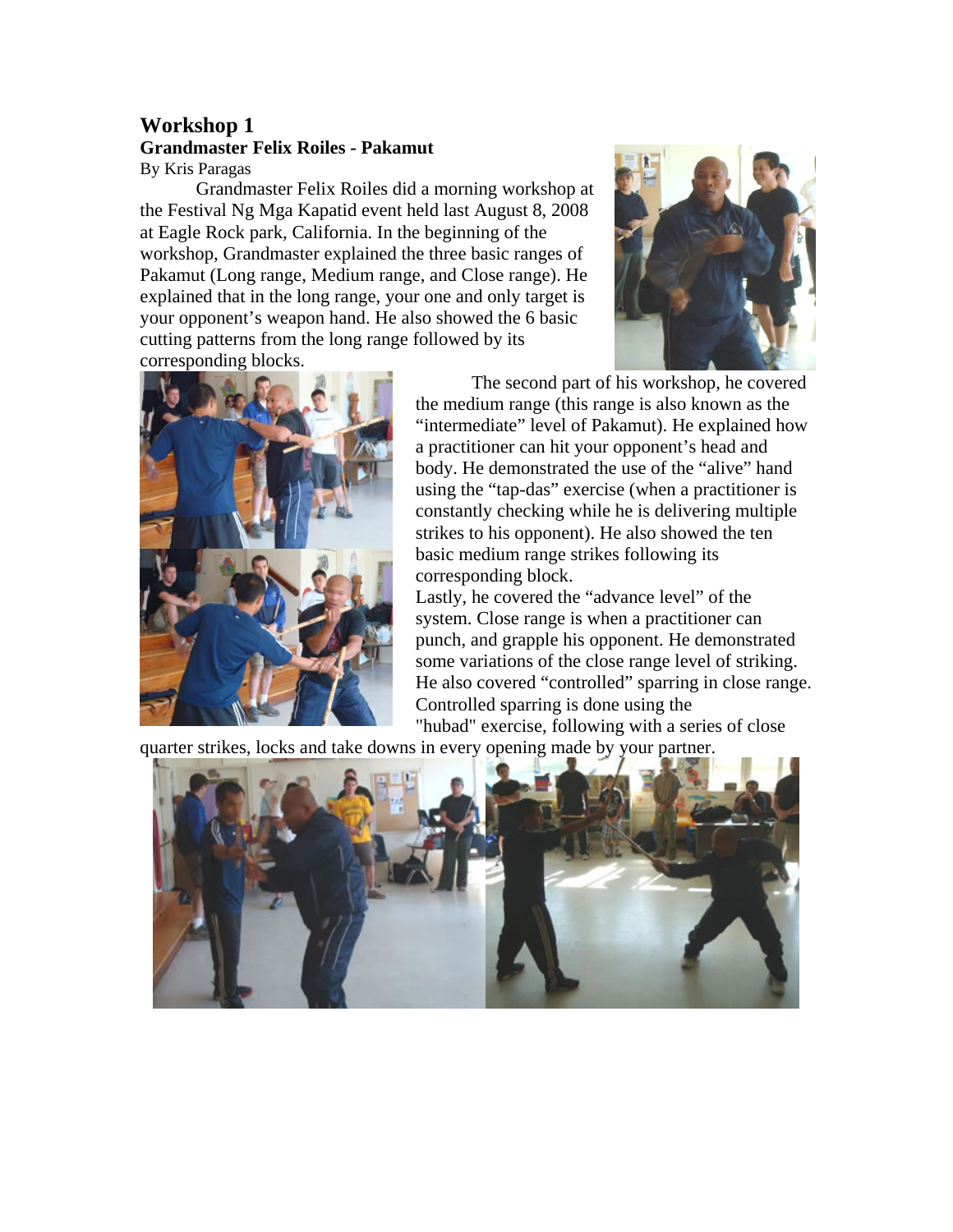# <span id="page-7-0"></span>**Workshop 2 Guro Felix Valencia - Valencia Lameco**

Guro Felix Valencia started off his session demonstrating direct blade attacks. He demonstrated the different styles of attacking such as a straight linear attack and a rhythm and timing type of attack. He also went over the open hand applications and how it relates to blade disarms. Guro Felix then transitioned to a demonstration of how the stick could be used to move in and out of various Brazilian Jujitsu positions and could be use d in pain compliance and as an additional leverage point in submission holds.





To end his session, Guro Felix then moved on to the bolo and long range bolo counters. From the bolo counters, he went over some basic blade disarms. He exhibited the disarm circle which puts 1 unarmed person in the center surrounded by attackers armed with blades. One by one, they attack the center person who then disarms each attacker before b eing assaulted by the subsequent attacker.

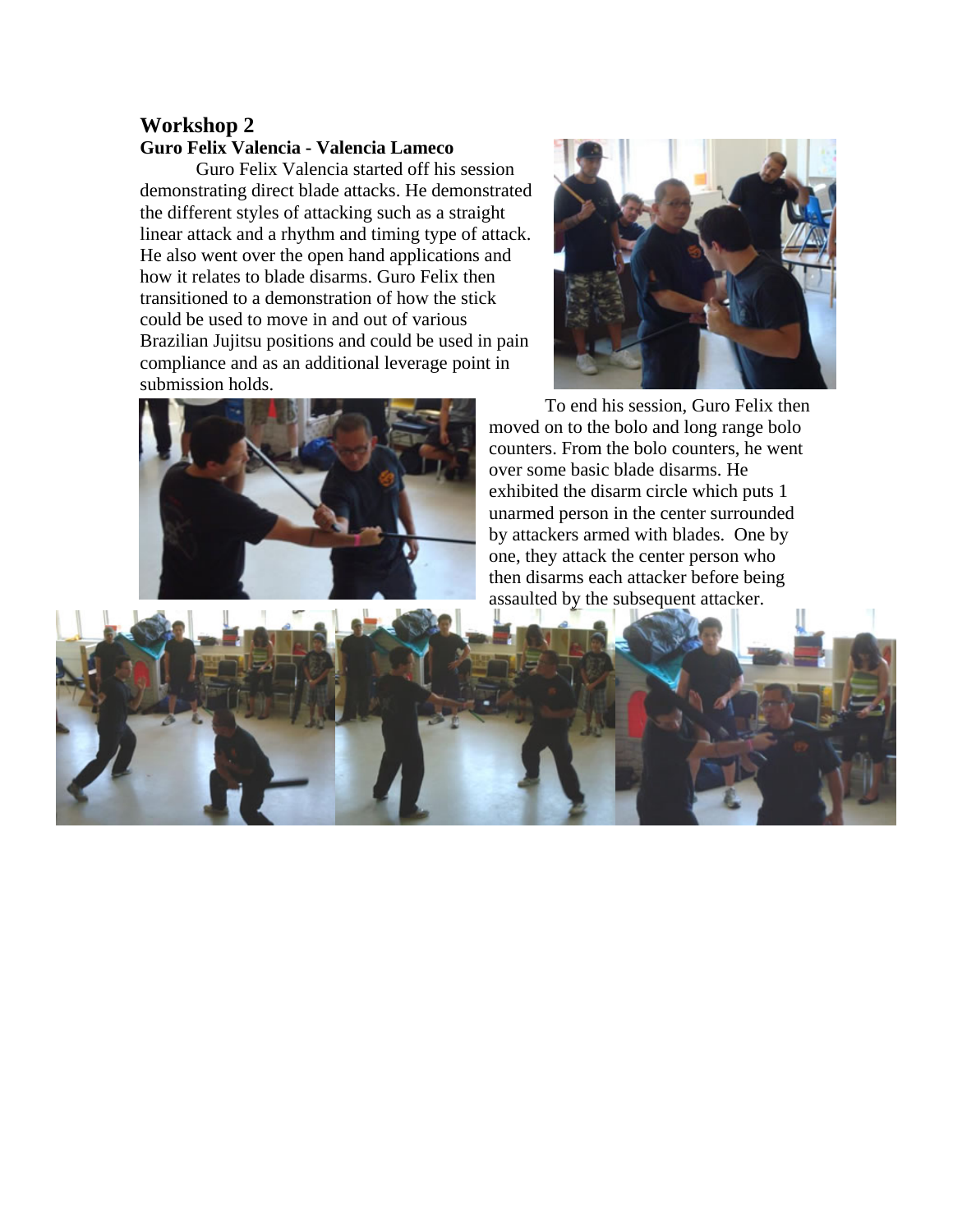# <span id="page-8-0"></span>**Workshop 3 Tuhon Ray Dionaldo - Filipino Combat Systems**  By Rich Verdejo



The morning workshops were a great start on a bright day for a phenomenal event! Tuhon Ray Dionaldo ended the workshops on a high note. His energy and enthusiastic personality helped set the tone for the rest of the Festival. The excitement from all the instructors and participants, including the spectators, led to an all day rush.

Tuhon Ray Dionaldo, Founder of Filipino Combat Systems, started his session with his infamous FCS style of Punyo-Mano stick entry. The inside techniques are based off his experience as a full contact stick fighter.

Learning how to strike effectively in such a close quarter rage is an art in itself. Not only does the strike have to be effective, so do the setups and baits. He then introduced his

version of the Sunkiti Locks, Pain Compli ant Locks vs. Classical Takedowns.

whole body as a weapon was the first from st riking out of centerline to the outside within the punyo-mano range. Breaking centerline was the first entry. Blasting in, occupying your opponent's weapons and utilizing your step. Realizing that not only your stick can create damage, but all your extremities are there for the pickings. Once you've gotten the idea, he then proceeded to how you can transition



Keeping up with theme, he then advanced to the Sunkiti Locks. According to Tuhon, what fun are locks without pain. Just ask Rich Verdejo and especially Brian able to transition in and out, high and low on your opponent's body. Fujitani. There was plenty of pain to go around. These classical takedown techniques were modified to pain compliance submissions. It was more like you volunteered to go down verses being taken down. Just like the striking version of punyo-mano, you're also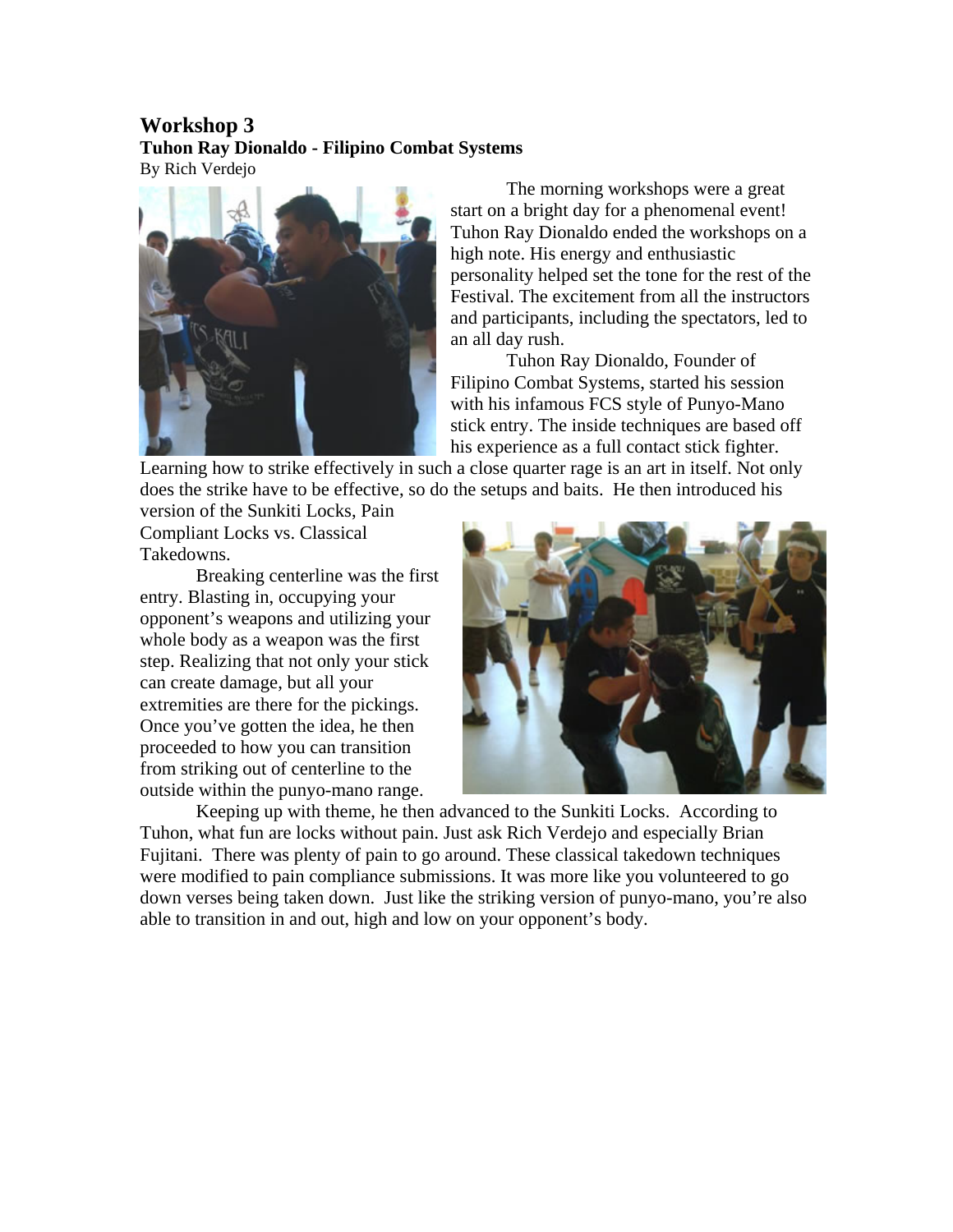

Tuhon Ray Dionaldo, ended his session with a fast pace blend of everything that was covered. It was easy to see that he started on a high note and ended his session even higher! The energy was so high he might have even broken a sweat. We had so much fun with all the morning instructors that included Grandmaster Felix Roiles of Pakamut and Guro Felix Valencia of LAMECO. Everyone was so pumped at the end of their session that we just couldn't wait to start the GAMES!

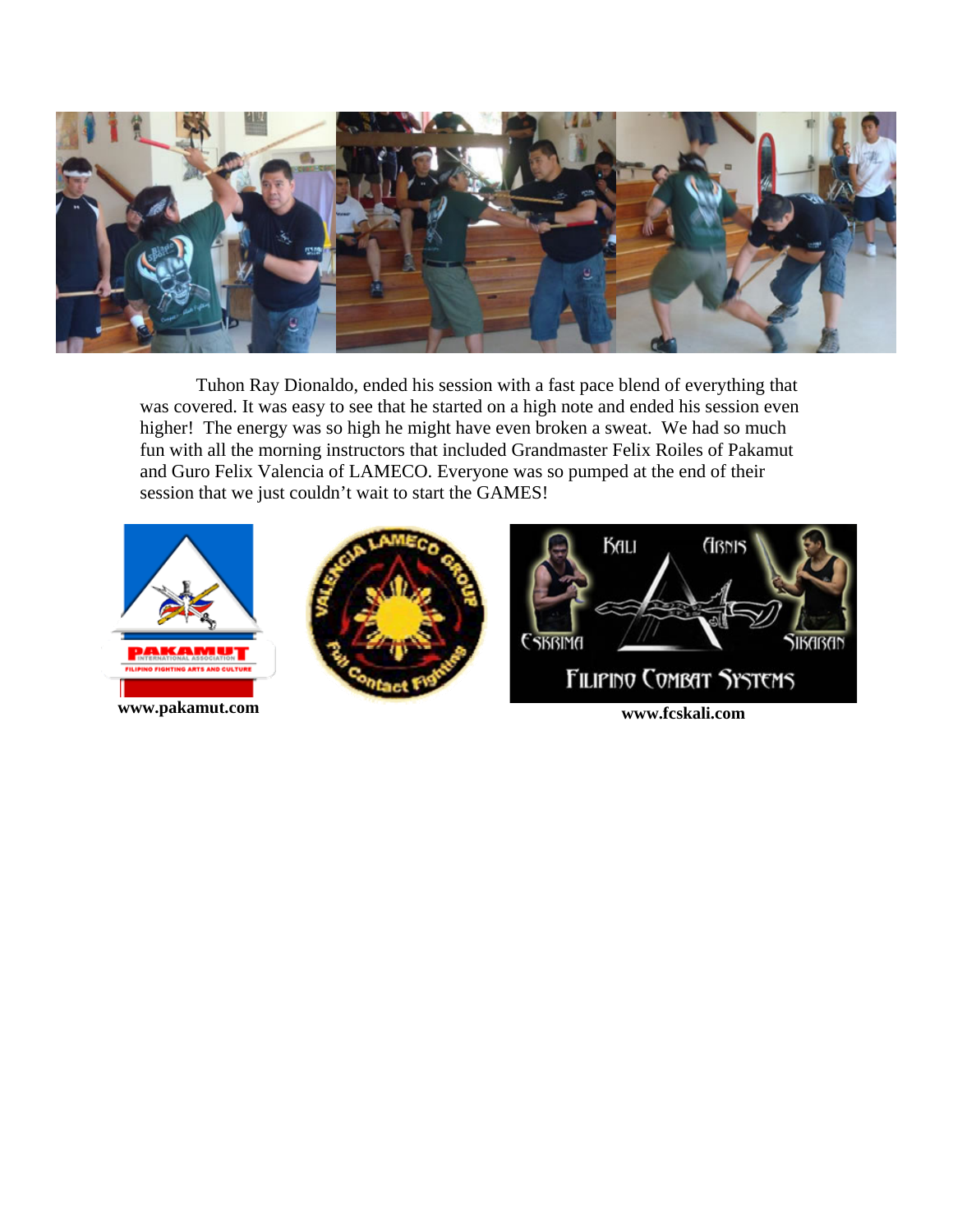

**L-R**: Rudy Franco, Tuhon Chaz Siangco with Tristan, Grandmaster Felix Roiles, Tuhon Ray Dionaldo, Gigie Alunday, Rich Verdejo, Guro Felix Valencia, Guro Roger Agbulos





Gigie Alunday Guro Agbulos and Grandmaster Roiles



Pulahan Derobio with Guro Valencia and Tuhon Dionaldo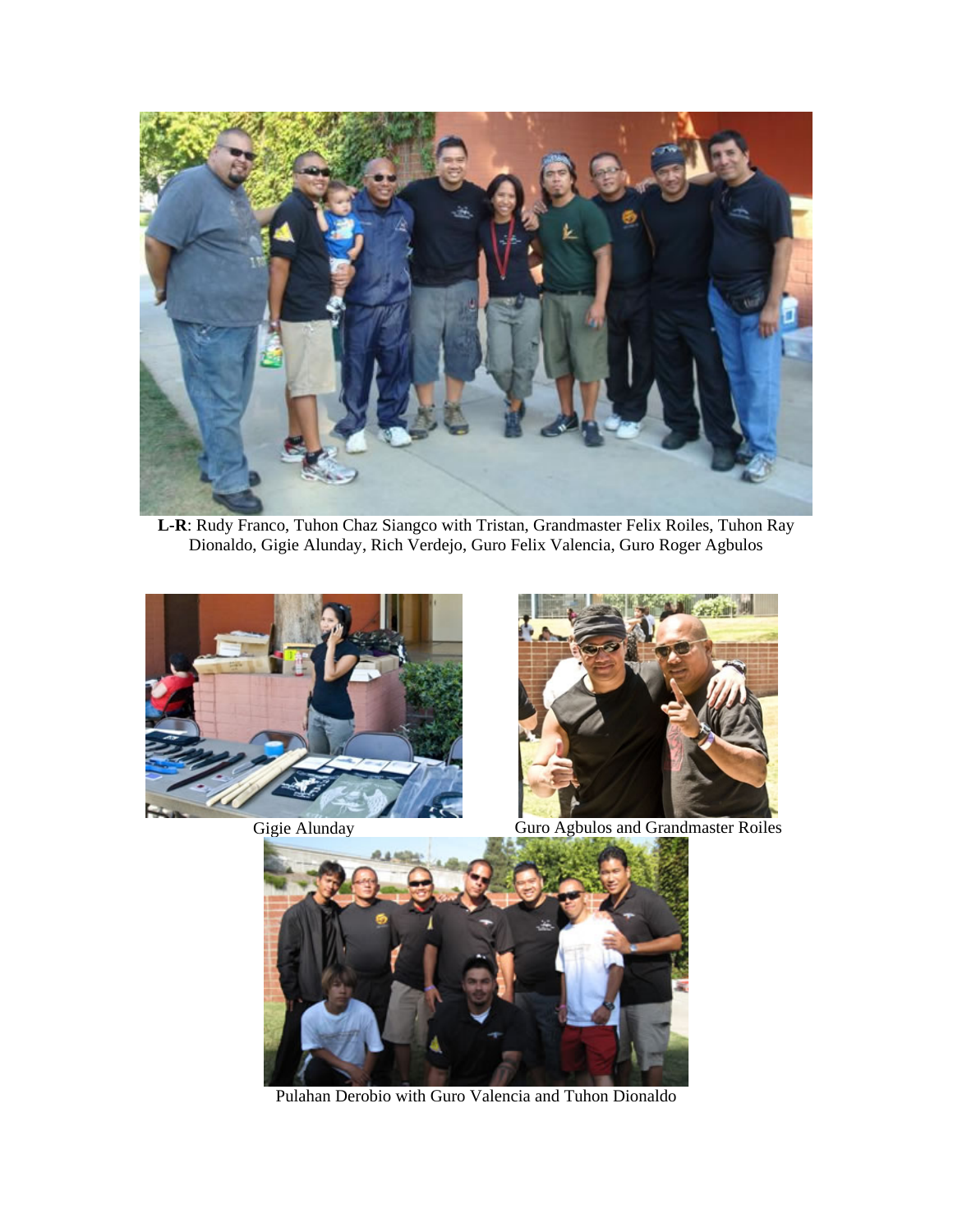# <span id="page-11-0"></span>**Bladesport Blade Fighting - Rich Verdejo and Gigie Alunday Tournament Rules**

Blade Sport Blade Fighting rules were designed with two things in mind: 1) to create a realistic scoring system that reflects probable knife strike injuries, and 2) to be able to score easily, without the need for complex hit evaluations.

# **Striking**

Only stabbing or slashing using the provided BladeSport competition knives is allowed. No striking is allowed including, but



not limited to punching, kicking, elbows, knees, or head butting. No punyo strikes or pummeling allowed. However, pinning and holding of arms and leg checks are allowed. Front leg to front leg sweeps going with the joint is allowed.

# **Disarms**

Open hand disarms are allowed. Attempts must be made to opponent's blade hand below the elbow only.

# **Grappling**

No grappling will be permitted and there are no intentional throws allowed. If your opponent falls, you can continue to slash and stab at the opponent for 3 seconds after such time the center referee will stand both competitors back up and continue the match.



## **Scoring**

Scoring is a point system, where 5 points is a win.

Throat/neck - 4 points for a slash or stab. Head - 2 points for a slash or stab. Chest and Back (rib cage area) - 1 point for a slash, 2 points for a stab. Abdomen and Groin (between rib cage and legs) - 2 points for a slash or stab.

Anywhere else (arms, legs) - 1 point for a

slash or stab.

Disarm - points for the subsequent strike.

# **Extra Considerations**

- 2 slashes or stabs to the same hand/arm will make that arm unusable. The knife can be transferred to the "good" arm but the injured arm can no longer be used to carry the knife.
- 2 slashes or stabs to the same leg will make that leg unusable. You must either hop on your "good" leg, or put your "bad" leg's knee on the ground.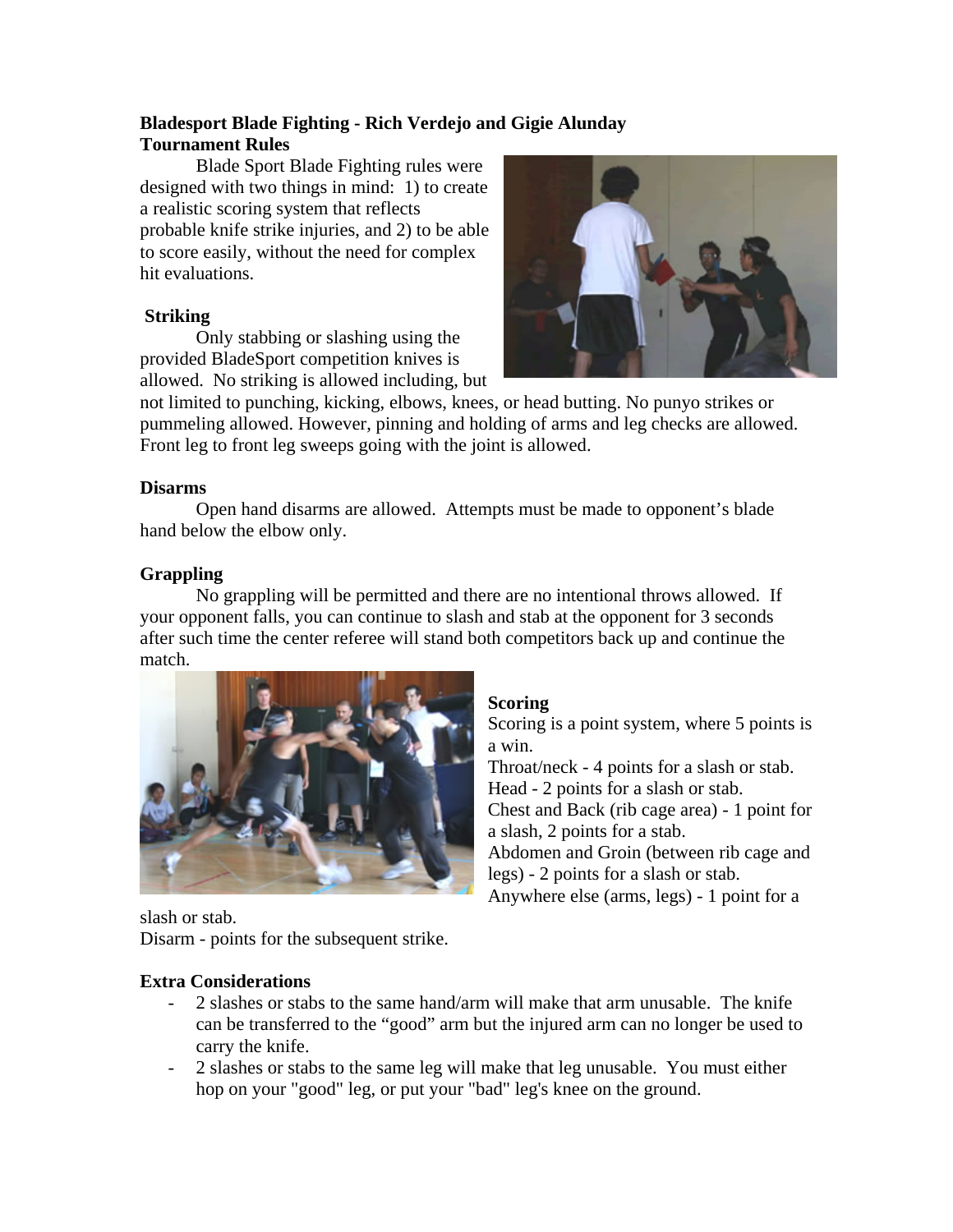- If you lose your knife (disarm) there is no point deduction. However, the opponent has 3 seconds to score a point before the center referee calls break.
- In Double Blade divisions, the competitor's highest scoring points in a pass will be counted.

# **Warnings and Penalties**

Warnings and penalties are issued by the judges at their discretion for any infraction to the rules. Penalty point will occur on the 2nd warning issued to the competitor. A point is awarded to the opponent of a competitor receiving a penalty. Disqualification



occurs on the 2nd penalty issued to the competitor.

# **Types of Warnings***:*

- Unintentional illegal techniques (including, but not limited to the following)
	- o Punching
	- o Kicking
	- o Elbows
	- o Knees
	- o Punyo strike
	- o Pummeling
	- o Joint Manipulations
	- o Strikes against the joints
	- o Kicking leg sweeps
	- o Sweeping of supporting leg or both legs
- Blind spinning techniques
- Unintentional delay in break on the call by the Center Judge
- Lack of control over weapon
- Loss of weapon (excluding disarm)
- Moving both feet outside of the ring

# **Types of Penalties**:

- Intentional illegal techniques
- Intentional failure to break on the call by the Center Judge

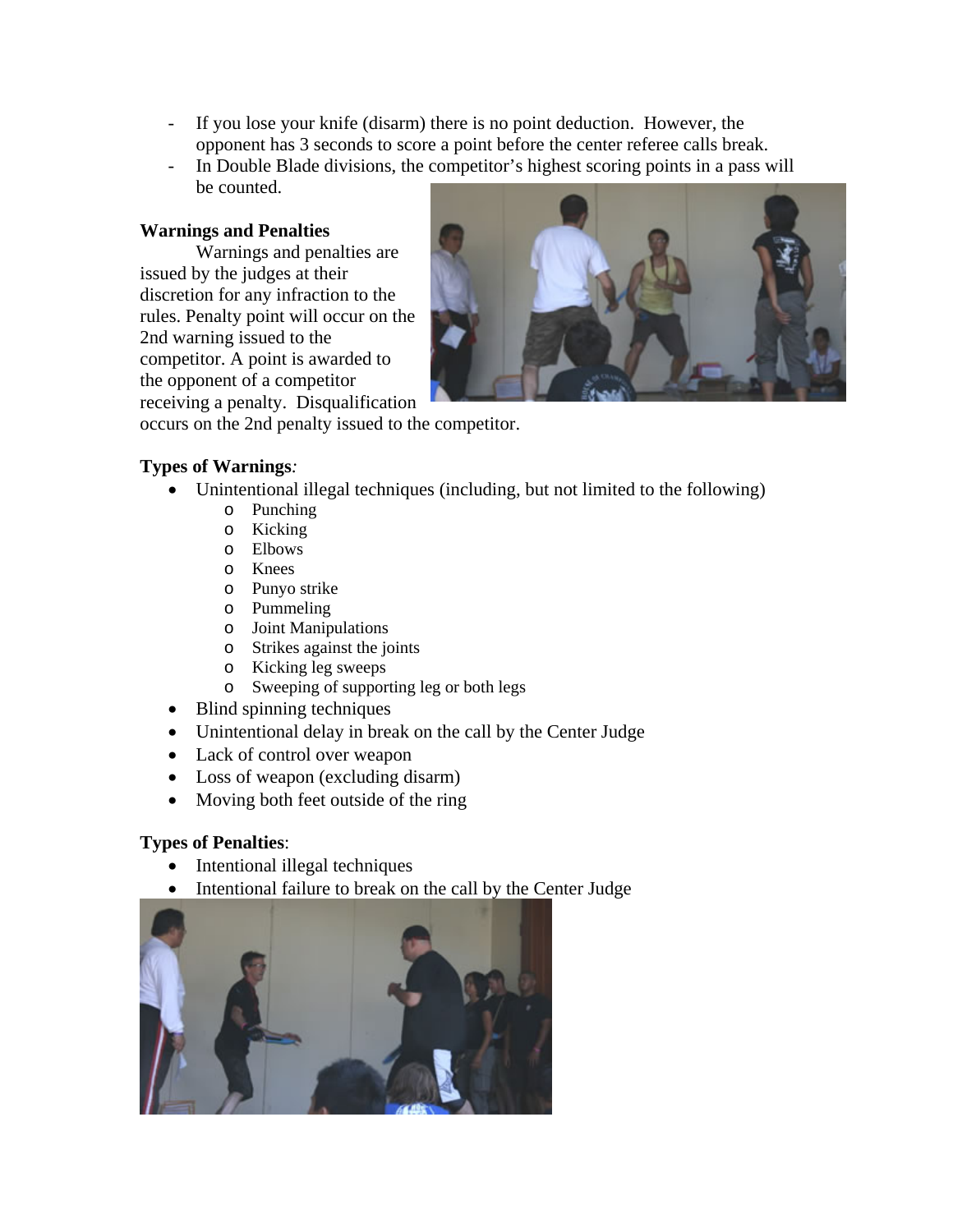# **Disqualifications**

Disqualifications must be agreed on by all judges at their discretion. The offender forfeits the fight and the competitor is awarded the win. Disqualification will occur for the following:

- Accumulating 2 penalties
- Deliberate excessive force/intent to inflict bodily injury
- Deliberate fouling
- Malice act resulting in injury
- Rude, belligerent, and/or disrespectful behavior by a competitor and/or their school. (Can include but is not limited to the use of foul and/or offensive language)
- Unsportsmanlike conduct

## **Judges**

All matches will be run by a center judge and either 2 or 4 corner judges. Novice and Intermediate divisions will be run with a total of 3 judges, and all Advanced divisions will be run with a total of 5 judges.

## **Time**

2 minute rounds or first to 5 points.

## **Equipment**

Approved protective eye goggles Light gloves Mouth guard Groin guard

All equipment is subject to judge's approval prior to the match.

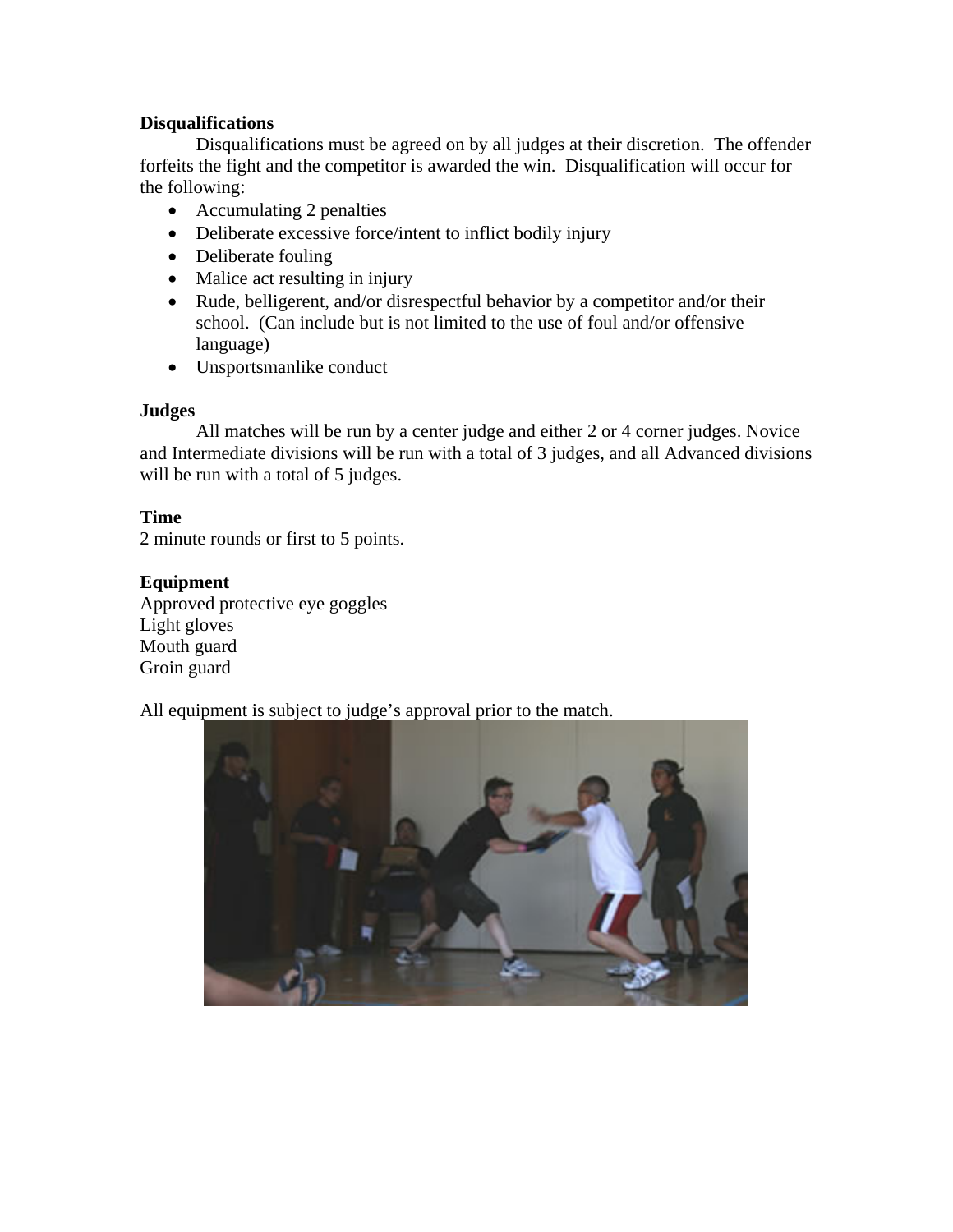# <span id="page-14-0"></span>**Weapons Bout Contact Sparring - Guro Roger Agbulos Tournament Rules**

The rules for stick fighting were developed with the focus on weapon sparring with the stick. The intention is to develop stick sparring techniques which are based on the fundamentals of stick striking, blocking, countering, and footwork.

Major emphasis is on striking the opponent without being hit.



### **Striking**

All stick strikes and thrusts are allowed. No striking is allowed including, but not limited to punching, kicking, elbows, knees, or head butting. However, pinning and holding of arms and leg checks are allowed.

Split second reset after engagements either by the competitors or with the help of the center referee.

Clashes between the competitors will be broken up by the center referee. Counter strikes and follow up strikes are allowed as long as they are clean and the competitor is able to avoid a strike from the opponent.

The emphasis is on defense and the ability to strike without getting hit. Parrying is allowed.

No blocking weapon strikes with the live hand.

## **Disarms**

Disarms are allowed and will only be taken into consideration if it is a clean disarm and you avoid being hit in the process. Attempts must be made to opponent's weapon hand below the elbow only.

## **Grappling**

No grappling will be permitted and there are no intentional throws allowed. If your opponent falls, the center referee will stand both competitors back up and continue the match.

## **Scoring**



Scoring is based on a 10 point must system, where the winning competitor is awarded 10 points and the defeated competitor receives 9 points or less.

Each match consists of two 90 second rounds. Each round is continuous and will be scored by the judges at the conclusion of each round. The center referee will only break up clashes. In the event of a tie, a 60 second tie-breaking round will follow.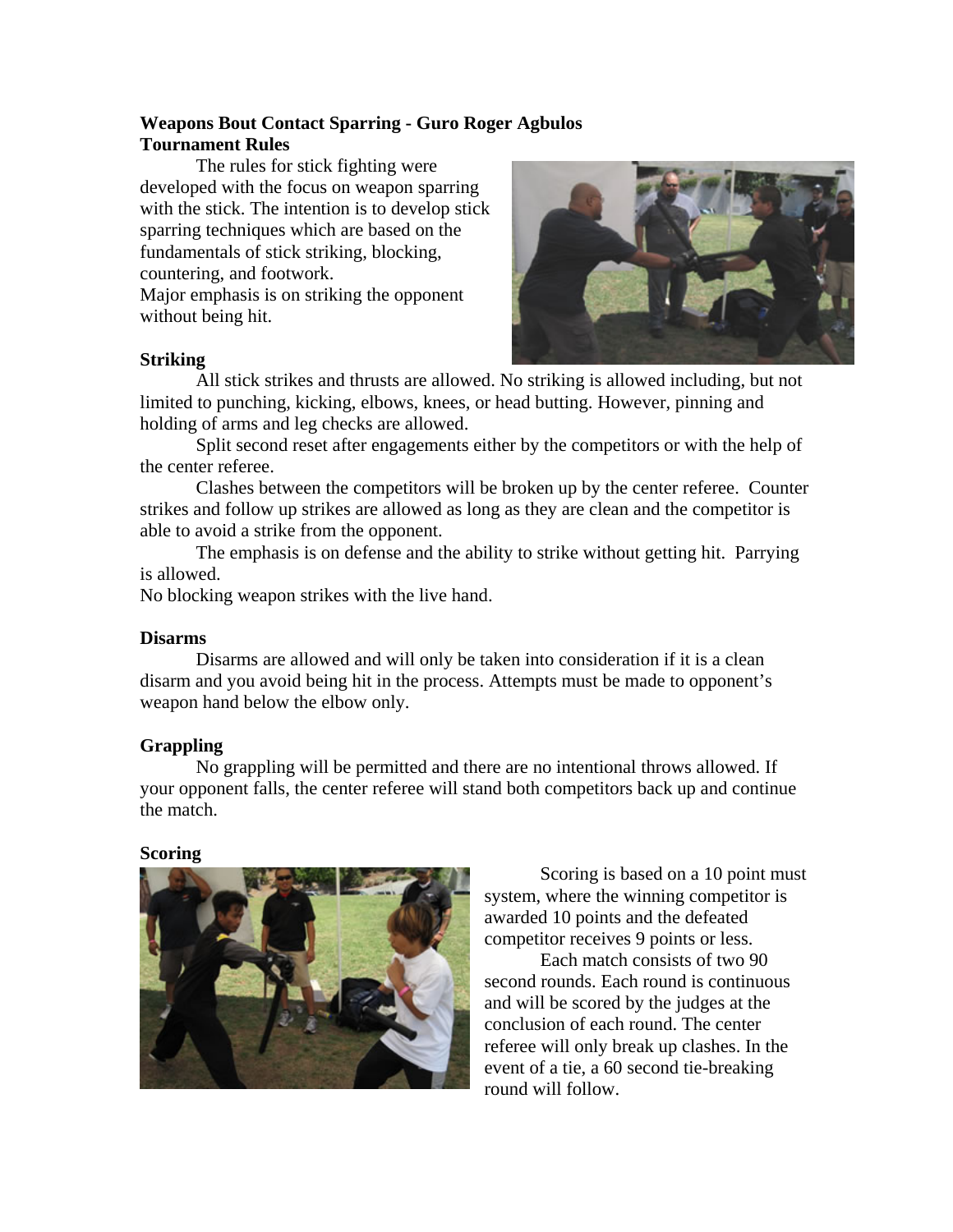# **Warnings and Penalties**

Warnings and penalties are issued by the center referee at their discretion for any infraction to the rules. Penalty point will occur on the 2nd warning issued to the competitor. A point is awarded to the opponent of a competitor receiving a penalty. Disqualification occurs on the 2nd penalty issued to the competitor.

# **Types of Warnings**:

- Unintentional illegal techniques (including, but not limited to the following)
	- o Punching
	- o Kicking
	- o Elbows
	- o Knees
	- o Joint Manipulations
	- o Strikes against the joints
	- o Kicking leg sweeps
	- o Sweeping of supporting leg or both legs
	- o Unintentional delay in break on the call by the referee
- Lack of control over weapon
- Loss of weapon (excluding disarm)
- Moving both feet outside of the ring

# **Types of Penalties**:

- Intentional illegal techniques
- Intentional failure to break on the call by the referee

# **Disqualifications**

Disqualifications must be agreed on by the referee and all judges at their discretion. The offender forfeits the fight and the competitor is awarded the win. Disqualification will occur for the following:

- Accumulating 2 penalties
- Deliberate excessive force/intent to inflict bodily injury
- Deliberate fouling
- Malice act resulting in injury
- Rude, belligerent, and/or disrespectful behavior by a competitor and/or their school. (Can include but is not limited to the use of foul and/or offensive language)
- Unsportsmanlike conduct

## **Judges**

All matches will be run by a center referee and either 2 or 4 corner judges.

# **Time**

Each match consists of two 90 second rounds. In the event of a tie, a 60 second tiebreaking round will follow.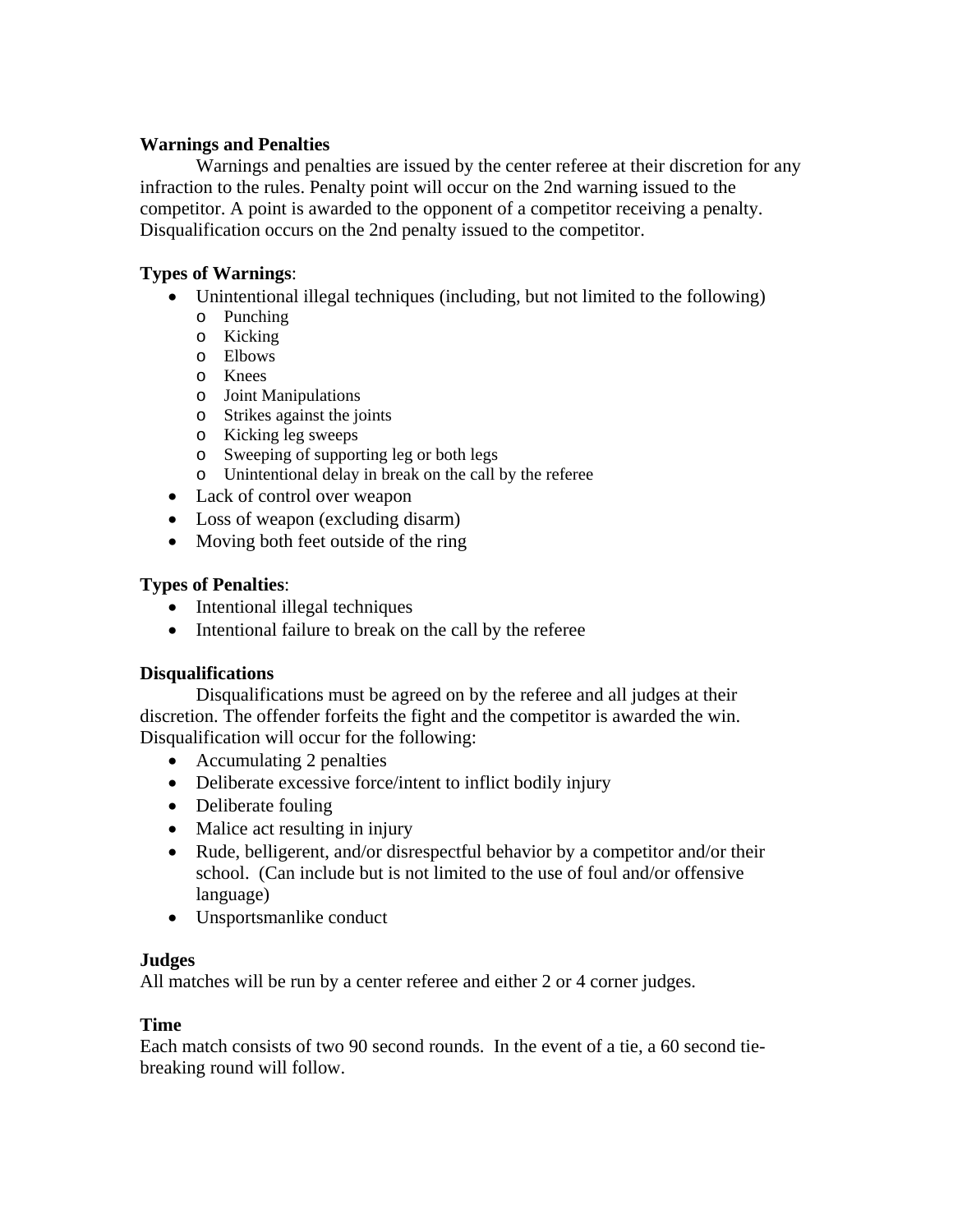## <span id="page-16-0"></span>**Equipment**

Head gear/helmet/caged Eskrima helmet (live stick divisions-mandatory) **Gloves** Mouth guard Groin guard Body Armor (live stick divisions-mandatory) Optional: Elbow pads, shin pads

All equipment is subject to judge's approval prior to the match.

# **Mixed Weapons Sparrng - Guro Vic Gendrano Jr. Tournament Rules**

Mixed Weapon Sparring is based on the idea of sparring with single edge weapons such as swords or machetes. Any valid hit with the edge or tip is assumed to inflict damage on the person getting hit. The idea is to hit but not get hit. Simultaneous hits (double hits) will result in a penalty for both people.

**There will be three weapon combinations**: single sword, double sword, sword and shield. At the start of each round, each competitor will choose their weapon combination for that round. Neither person will know the other person's choice until the round begins. A weapon combination cannot be repeated for consecutive rounds. Padded swords will be used.

## **Striking**

Only stabbing or slashing using the provided competition swords is allowed. No striking is allowed including, but not limited to punching, kicking, elbows, knees, or head butting. No punyo strikes or pummeling allowed. Striking with the back edge will not count. Striking with the shield is not allowed.

## **Disarms**

A disarm is defined as losing or dropping either a sword or shield. If a person is disarmed, a point will be awarded to the other person. Being disarmed 2 times during the match will result in an automatic loss.

A competitor using double sword who loses a weapon has to continue the round with only one weapon.

## **Scoring**

Scoring is a point system, where 3 points is a win. If time runs out in the round, whoever has the higher score wins. A round can end with a tie, 1 winner and 1 loser, or 2 losers by mutual elimination.

Any valid slash with the edge or thrust with the tip will be awarded one point. Target is the whole body. The groin and throat can be attacked with slashes but thrusting to those two areas is not allowed.

A disarm will result in a point being awarded to the person who was not disarmed. Being disarmed twice will result in an automatic loss.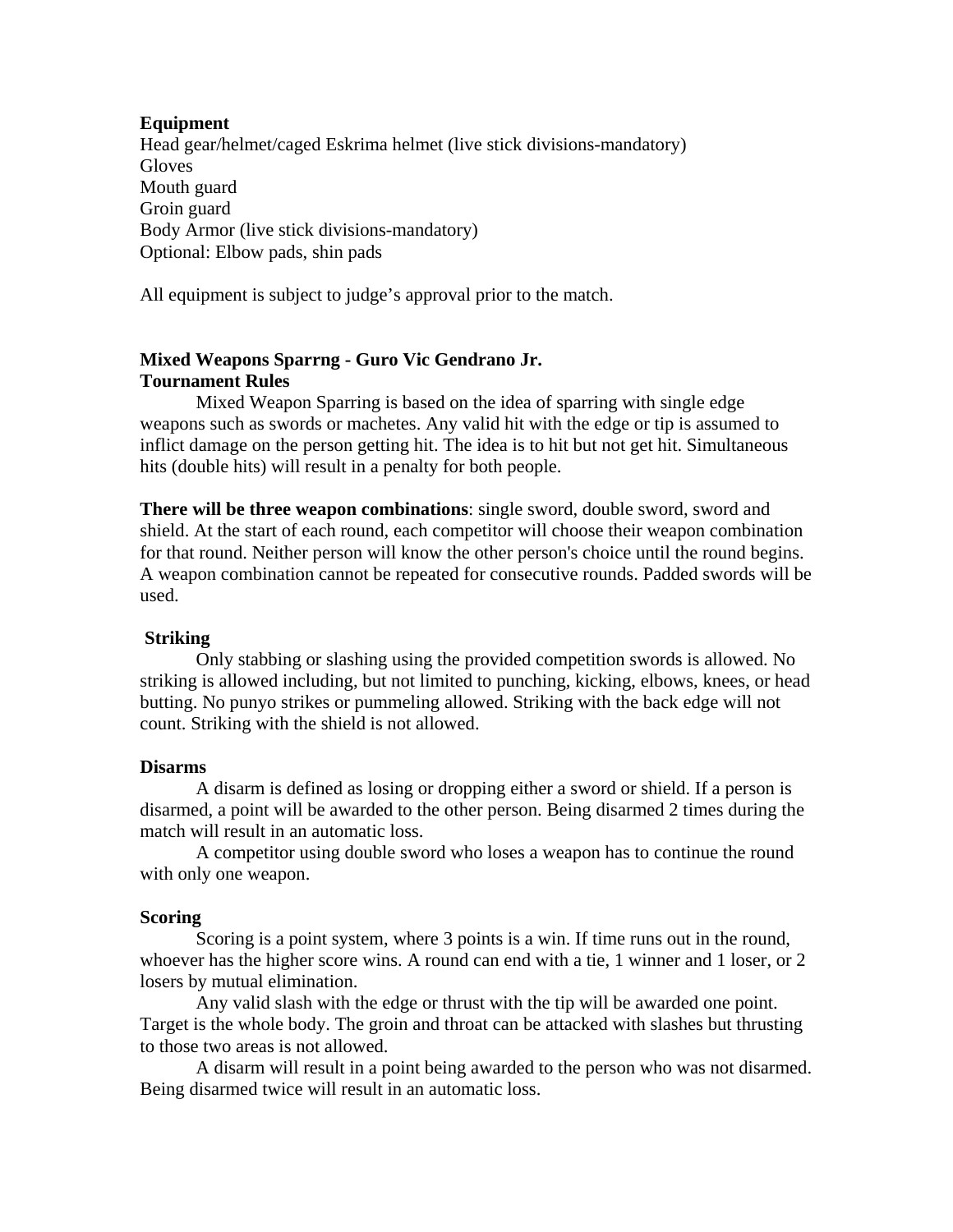A double hit will not be scored but will result in a penalty for both competitors. Two such penalties in the same round will result in a loss for both people by mutual elimination.

# **Warnings and Penalties**

Warnings and penalties are issued by the judges at their discretion for any infraction to the rules. Penalty point will occur on the 2nd warning issued to the competitor. A point is awarded to the opponent of a competitor receiving a penalty.

# **Types of Warnings**:

1 Unintentional illegal techniques (including, but not limited to the following)

Punching Kicking Elbows Knees Punyo strike Pummeling Hitting with the shield

2 Hitting after the referee calls for a break

3 Moving or running out of the ring

# **Disqualifications**

Disqualifications must be agreed on by all judges at their discretion. The offender forfeits the fight and the competitor is awarded the win. Disqualification will occur for the following:

- 1. Deliberate excessive force/intent to inflict bodily injury
- 2. Deliberate fouling
- 3. Malice act resulting in injury
- 4. Rude, belligerent, and/or disrespectful behavior by a competitor and/or their school. (Can include but is not limited to the use of foul and/or offensive language)
- 5. Unsportsmanlike conduct

# **Judges**

All matches will be run by a center judge and either 2 or 4 corner judges

## **Time**

2 rounds (1.5 minutes) If a tie results after 2 rounds, there will be a third round - first to score wins.

# **Equipment**

Headgear Gloves - can be heavy or light Groin guard

Swords and Shields will be provided. All equipment is subject to judge's approval prior to the match.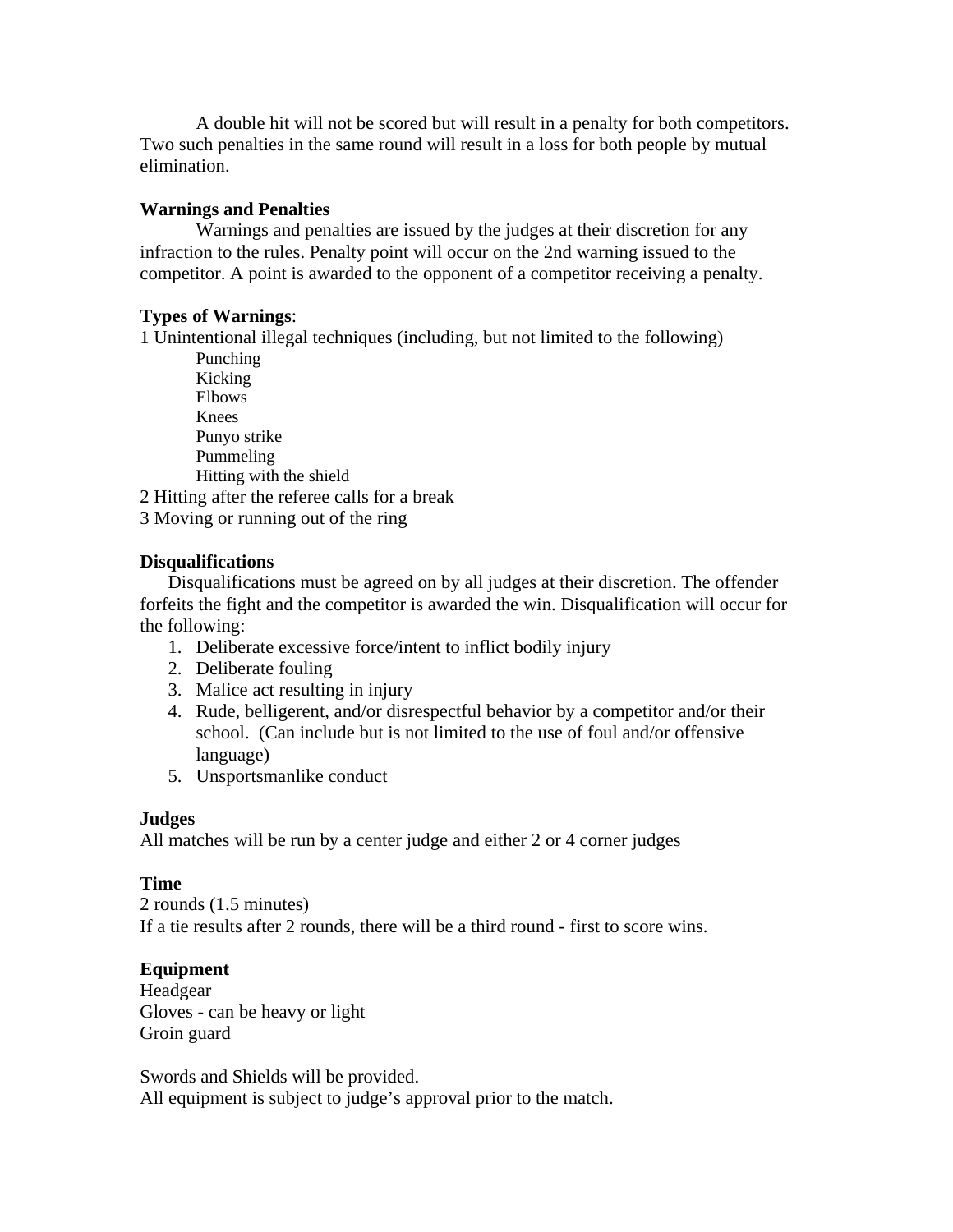# <span id="page-18-0"></span>**Tournament Results Kids Divisions Bladesport Blade Fighting**

**Single Blade**  1st Place 2nd Place 3rd Place Alejandra Rodas Jessica Guerrero Caleb Reyes

#### **Double Blade**

1st Place 2nd Place 3rd Place Jessica Guerrero Alejandra Rodas Mark Guillermo

## **Weapons Bout Contact Sparring Padded Stick**

1st Place 2nd Place 3rd Place Mark Guillermo Joshua Petitfils Jessica Guerrero

#### **Mixed Weapons**

**Sparring**  1st Place 2nd Place 3rd Place Mark Guillermo Caleb Reyes Angel Estrada

#### Weapons Bout Contact Sparring **Mixed Weapons Sparring Novice Padded Stick**

1st Place 2nd Place 3rd Place Charles Ratteray Andre Folse Richard Canete

#### **Advanced Padded Stick**

1st Place 2nd Place 3rd Place

#### Ryan Barreras Carlo Cruz Ed Eyas

Rob Sager Jared Ejigu

#### **Novice Live Stick**

1st Place 2nd Place

#### **Advanced Live Stick**

1st Place 2nd Place Jason Stanley Grahm Baker

#### **Adult Divisions Bladesport Blade Fighting Novice Single Blade**  1st Place 2nd Place 3rd Place

**Advanced Single Blade** 

1st Place 2nd Place 3rd Place

#### **Novice Double Blade**

1st Place 2nd Place 3rd Place

## **Advanced Double Blade**

1st Place 2nd Place 3rd Place

#### **Advanced Tactical Blade**

1st Place 2nd Place 3rd Place

# **Novice**

1st Place 2nd Place 3rd Place

2nd Place 3rd Place

Andre Folse Jared Ejigu Charles Ratteray

Ryan Barreras Jason Stanley Grahm Baker

Charles Ratteray Jared Ejigu William Toribio

Jason Stanley Alex Reyes Tyler Andrenssen

Ryan Barreras Tyler Andrenssen Richard Canete

Charles Ratteray Jared Ejigu Alvin Sibal

Arnulfo Alatorre Clark Dizon Conrad Cayman

**Advanced**  1st Place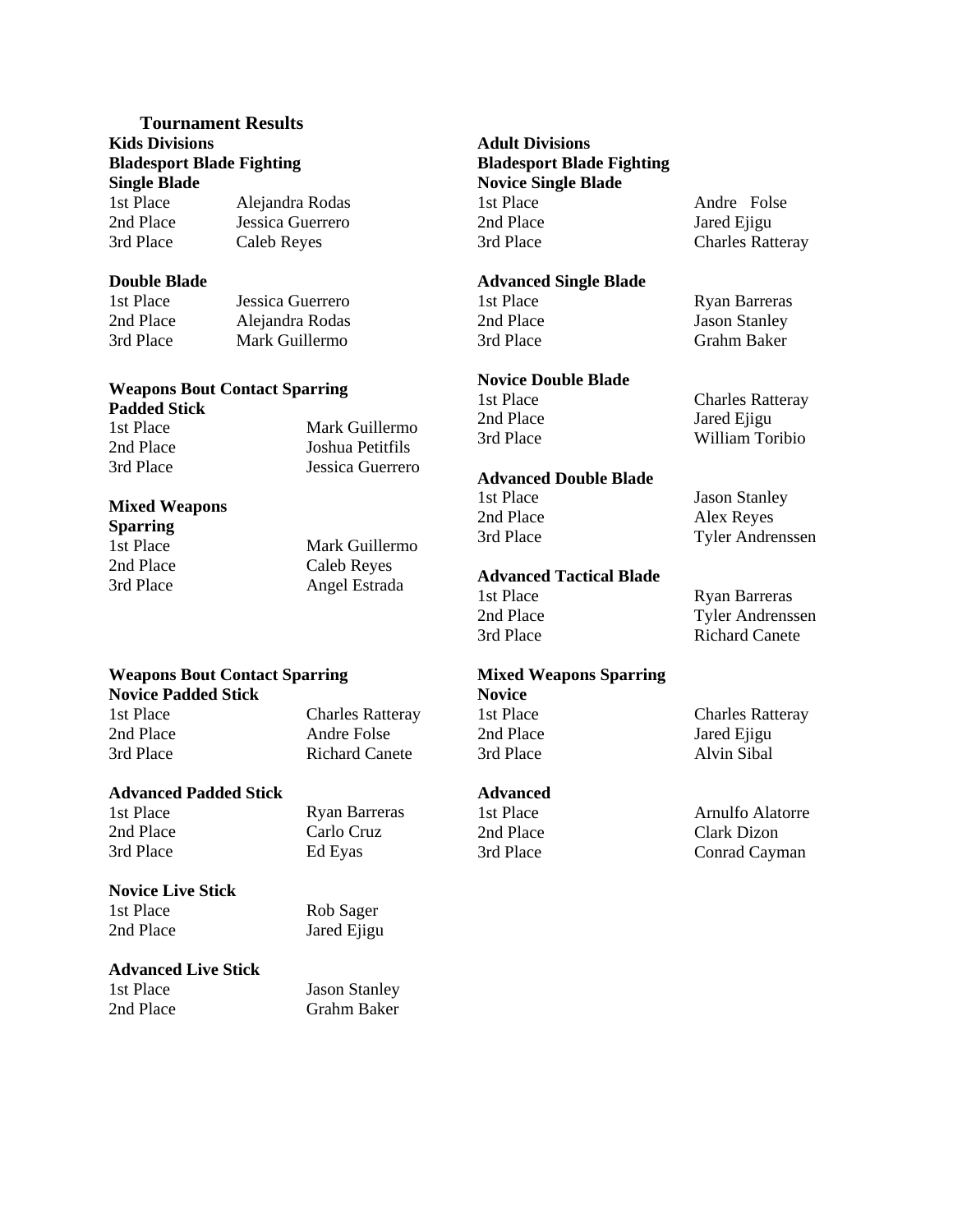#### <span id="page-19-0"></span>**Competitors** (Alphabetically Listed by First Name) **Kids Divisions**:

Alejandra Rodas Angel Estrada Caleb Reyes Jessica Guerrero Joshua Petitfils Mark Guillermo

#### **Adult Divisions**:

Alex Reyes Alvin Sibal Andre Folse Arnulfo Alatorre Carlo Cruz Carlo Sayegh Charles Ratteray Christopher Pitloch Clark Dizon Conrad Cayman

Ed Eyas Grahm Baker James Gomez Jared Ejigu Jason Stanley Jerry Millsap John Sevilla Jon Vener Mark Sherman Raymond De Jesus Richard Canete Rob Sager Rowena Chan Ryan Barreras Stephen Dietrich Peter Pak Phillip Palmer Temujin Morris Tyler Andrenssen William Toribio

# **Comments**

"It was an honor to be a part of the Festival Ng Mga Kapatid event. It was also a memorable experience. I did not only have fun competing against each other but also have learned discipline and sportsmanship. Above all, it was great to see my family supporting me during this event. I would like to thank my cousin, Rich, for believing in me and my family for being there with me to celebrate that great event. I can't wait for the next one!" - **Jessica Guerrero**

"We wanted to take a moment to thank you both for an awesome time! As always, it was really well run with a great crowd attending... can't wait to go again!" - **Alex and Caleb Reyes**

"No egos, just incredible masters, tough fighters, and great friends. DBQP continues to lead the way in FMA events! I can't wait till next year!" - *Grahm Baker*

"I'd have to say it was a day of many greats! Great examples of martial arts mastery during the clinics! Great feelings of brother/sisterhood!" - **Jonathan Auzenne**

"I had an amazing time both at the training seminar and at the competition. What impressed me the most about the entire event (outside of training with amazing instructors) was the sense of camaraderie between everyone in attendance, I came away that day with a great appreciation for the FMA, a hunger to learn more, and with phone numbers and email addresses of folks that I met that day and now call friends." - **Carlo Sayegh**

"Very good experience!" *-* **Kris Paragas**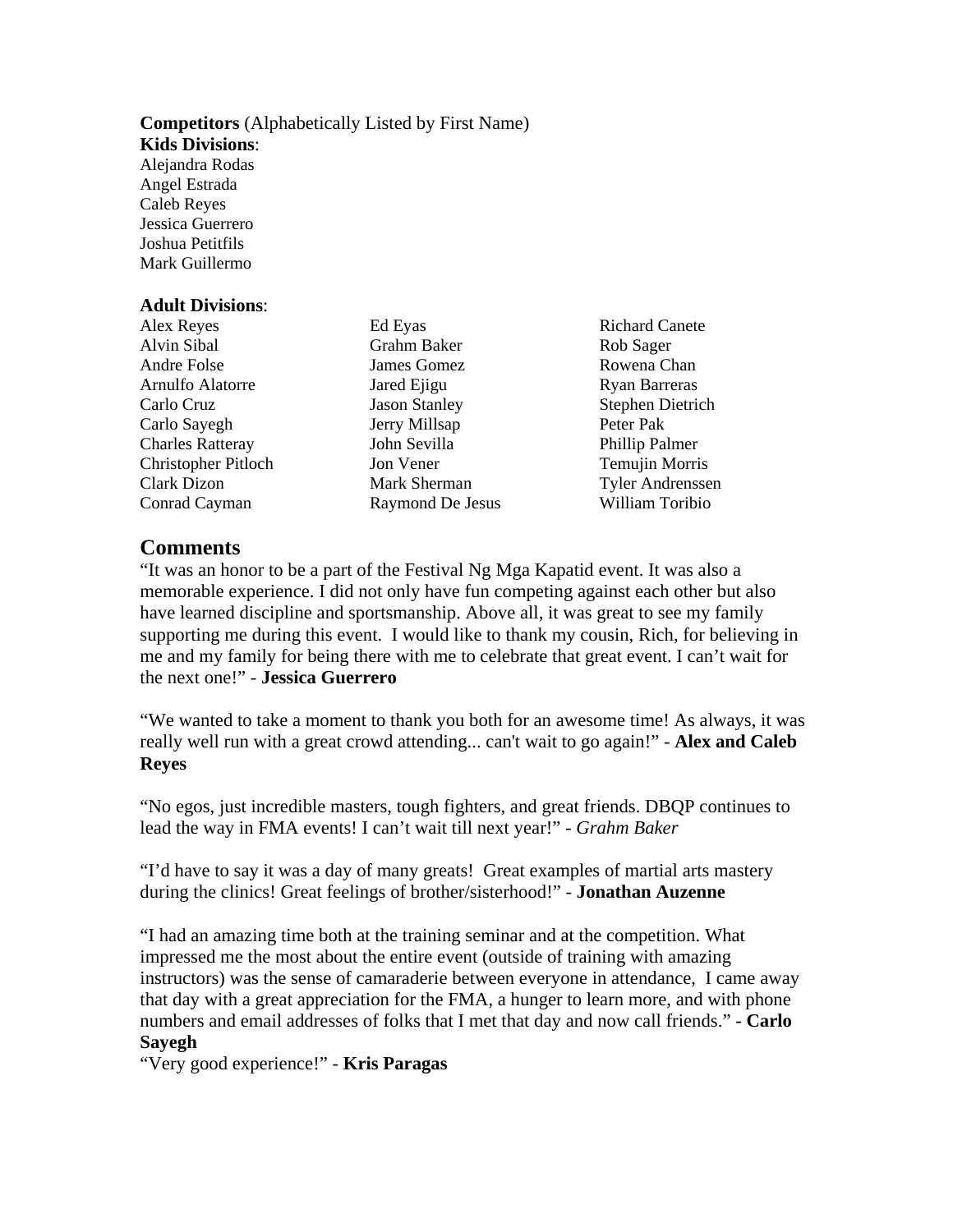<span id="page-20-0"></span>"What a great event showcasing excitement and eye opening experiences to so many FMA practitioners!" - **Kevin Phan**

"Honored to be a part of a brotherhood of great FMA instructors that choose to fellowship in hopes of unity rather than just competition... a new age of FMA." - **Chaz Siangco**

#### **Special Note From dA bEST qUALITY pRODUCTS**

We are very honored to have the support of our families, friends, and especially our Filipino martial arts and Martial Arts families. MARAMING SALAMAT to you all for blessing us with your continued support. It is only through your support that we are able to host events such as the Festival Ng Mga Kapatid. Hosting these events takes a tremendous amount of time, effort, and hard work from the staff, instructors, and competitors, and we appreciate all the work that you put into the event to make it successful! Thank you again and we're looking forward to next year!

#### **Festival Ng Mga Kapatid II Staff**:

**Hosts**: dA bEST qUALITY pRODUCTS - Rich Verdejo and Gigie Alunday (Filipino Combat Systems, Whipping Willow Association)

#### **Workshops**:

Grandmaster Felix Roiles (Pakamut) - *Assisted by Kris Paragas* Guro Felix Valencia (Valencia Lameco) - *Assisted by Grahm Baker* Tuhon Ray Dionaldo (Filipino Combat Systems) - *Assisted by Rich Verdejo and Brian Fujitani* 

#### **Tournament**:

BladeSport - Rich Verdejo and Gigie Alunday Weapons Based Contact Sparring - Guro Roger Agbulos (Astig Lameco) Mixed Weapons Sparring - Guro Vic Gendrano, Jr (H2O FMA)

#### **Venue**: Eagle Rock Park - Angela Bagmanian

**Registration**: Ate Rosie Agbulos

#### **Security**:

Jonathan Auzenne (Sayoc LA) Kevin Phan (Sayoc LA) Brian Fujitani (Sayoc LA)

#### **Medic**: Derek Bush

**Video**: CineGuerilla – Rich Prepuse (Filipino Combat Systems)

**Advisor**: Sigung Antwione Alferos (Whipping Willow Association)

**Catering**: Alunday Family Catering

#### **Support Staff**:

Pulahan Derobio Eskrima - Tuhon Chaz Siangco, Randy Sayson, GKT - Roger Gehring CPSD - Rudy Franco IMB - Ed Eyas Bill Aranda, Doug Chin, Francisco Taruc, Dante Mapanao, James Gomez